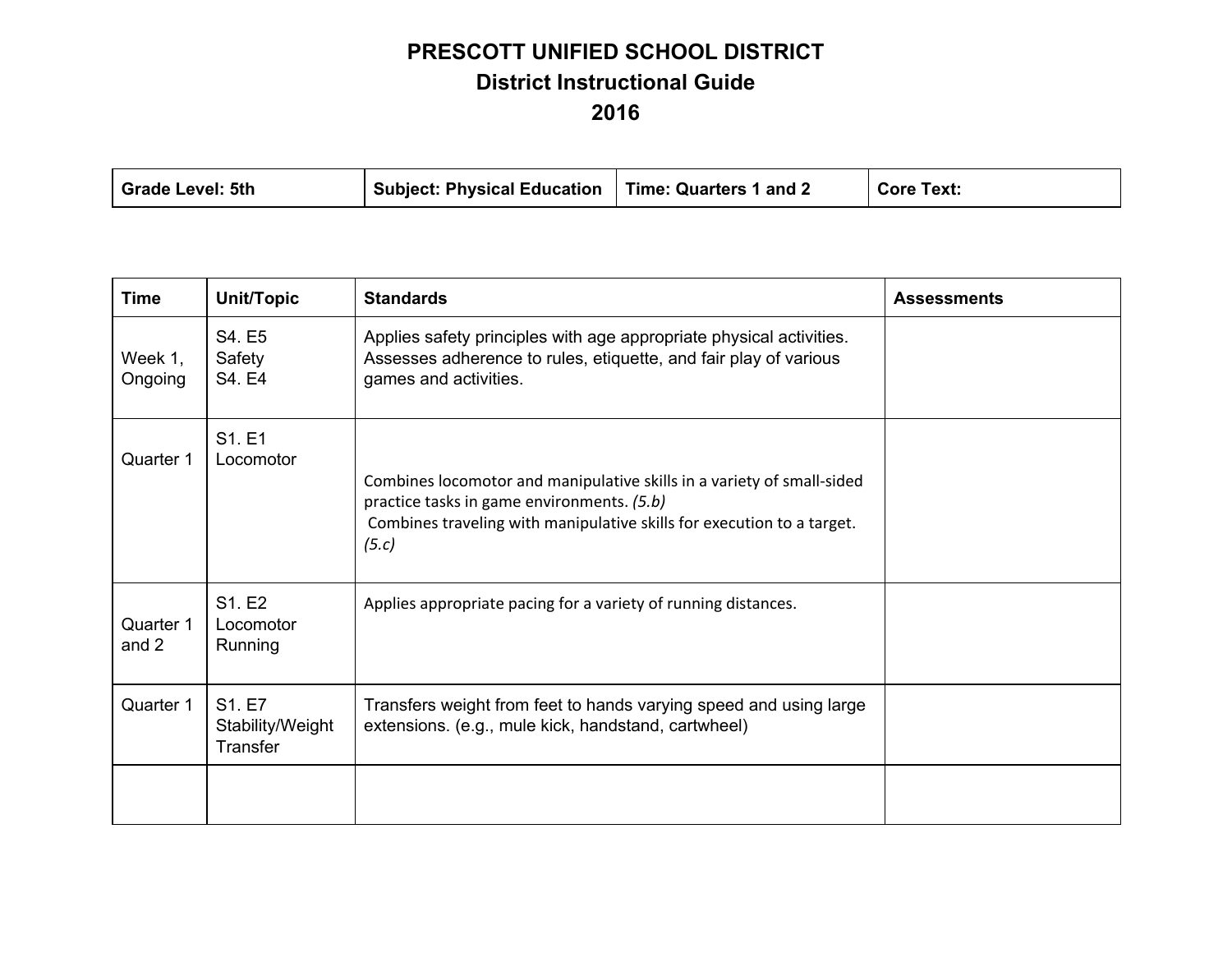| Quarters<br>1 and $2$ | S1. E8<br>Stability, curling,<br>stretching,<br>twisting and<br>bending                                                                               | Performs curling, twisting & stretching actions with correct<br>application in small modified games in games environment.                                                                       |  |
|-----------------------|-------------------------------------------------------------------------------------------------------------------------------------------------------|-------------------------------------------------------------------------------------------------------------------------------------------------------------------------------------------------|--|
| Quarters<br>1 and $2$ | S1. E10<br>Manipulatives:<br>underhand<br>throw,<br>underhand throw<br>at target                                                                      | Throws underhand using a mature pattern in non-dynamic<br>environments with different sizes and types of objects.<br>Throws underhand to a large target with accuracy.                          |  |
| Quarters<br>1 and $2$ | S1. E11<br>Manipulatives:<br>overhand throw,<br>overhand throw<br>at target                                                                           | Throws overhand using a mature pattern in non-dynamic environments<br>(closed skills), with different sizes and types of objects. (5.a)<br>Throws overhand to large target with accuracy. (5.b) |  |
| Quarters<br>1 and $2$ | <b>S1. E12</b><br><b>Manipulatives</b><br>Passing with<br>Hands<br>$(S1.E12.3-5.a)$<br>Passing with<br><b>Hands Small</b><br>Game<br>$(S1.E12.3-5.b)$ | Throws with accuracy, both partners moving. (5.a)<br>Throws with reasonable accuracy in dynamic, small modified games.<br>(5.b)                                                                 |  |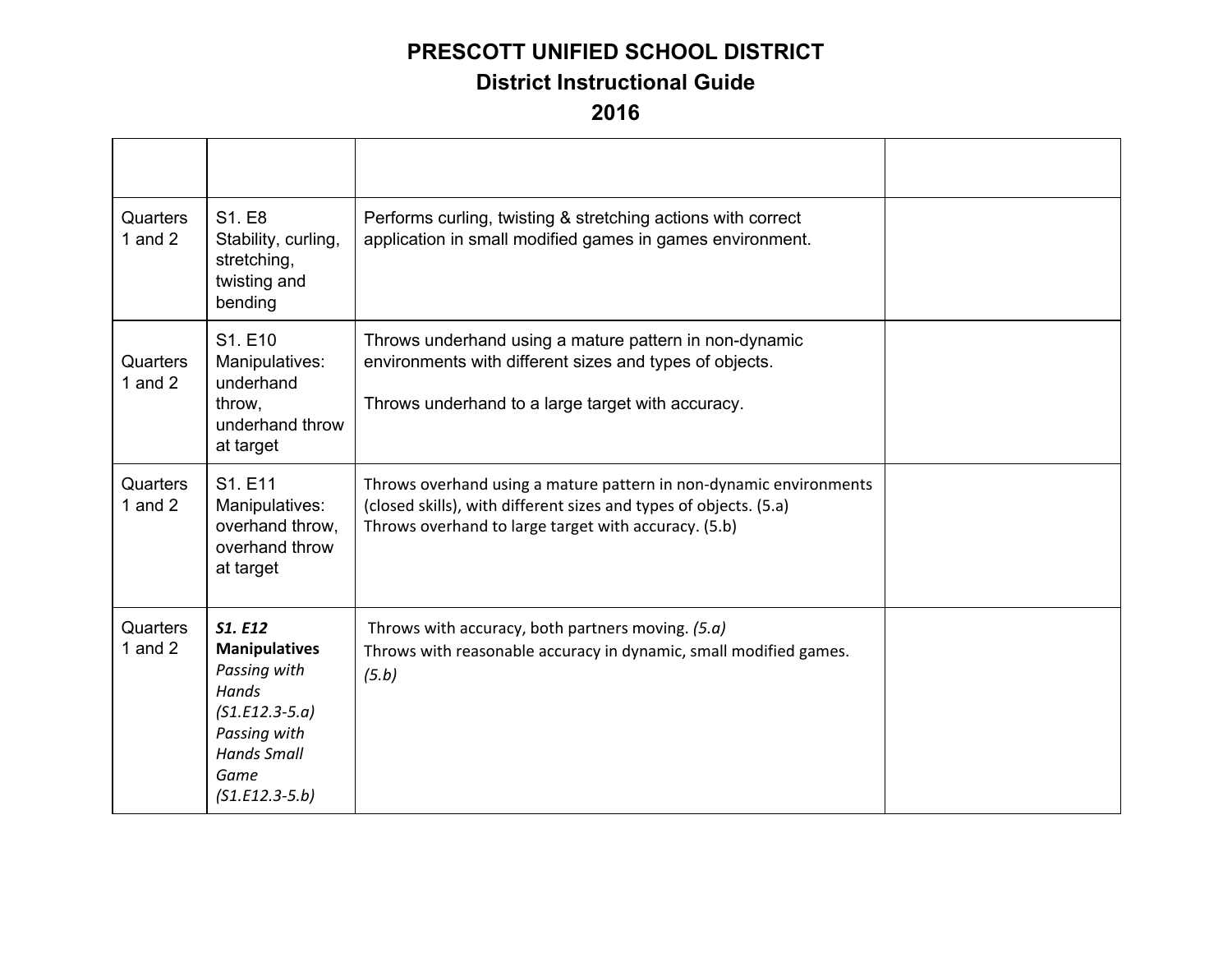| Quarters<br>1 and $2$ | <b>S1. E13</b><br><b>Manipulatives</b><br>Catching<br>$(S1.E13.3-5.a)$<br>Catching while<br>Moving<br>$(S1.E13.3-5.b)$<br><b>Catching Small</b><br>Game<br>$(S1.E13.3-5.c)$ | Catches a batted ball above the head, at chest or waist level, and along<br>the ground using a mature pattern in a non-dynamic environment<br>(closed skills). (5.a)<br>5 - Catches with accuracy, both partners moving. (5.b)<br>Catches with reasonable accuracy in dynamic, small-sided games. (5.c) |  |
|-----------------------|-----------------------------------------------------------------------------------------------------------------------------------------------------------------------------|---------------------------------------------------------------------------------------------------------------------------------------------------------------------------------------------------------------------------------------------------------------------------------------------------------|--|
| Quarters<br>1 and $2$ | <b>S1. E14</b><br><b>Manipulatives</b><br>Dribbling/Ball<br>Control with<br>Hands<br>$(S1.E.14.3-5a)$<br>Dribbling with an<br>Implement<br>$(S1.E.14.3-5b)$                 | Combines hand dribbling with other skills during 1v1 practice tasks.<br>(5.a)<br>Dribbling with an implement while showing change of direction, speed<br>and control. (5.b)                                                                                                                             |  |
| Quarter 2             | <b>S1. E17</b><br><b>Manipulatives</b><br>Dribbling in<br>Combination                                                                                                       | Dribbles with hands or feet with mature patterns in a variety of<br>small-sided games.                                                                                                                                                                                                                  |  |
| Quarter 1             | <b>S1. E18</b><br><b>Manipulatives</b><br><b>Kicking</b>                                                                                                                    | Demonstrates mature patterns in kicking and punting in small-sided<br>practice task environments.                                                                                                                                                                                                       |  |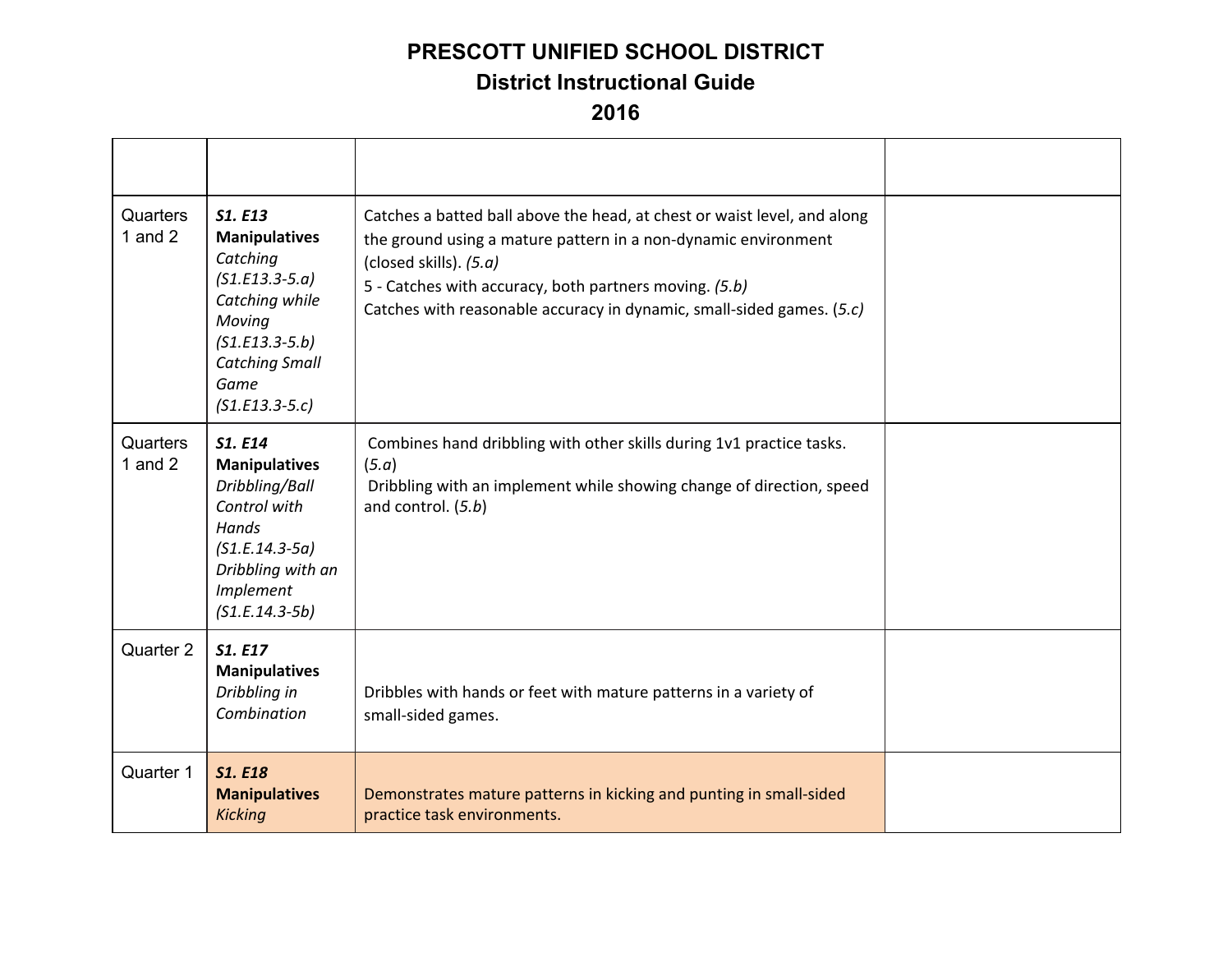| Quarter 1              | S1.E20<br><b>Manipulatives</b><br>Volley, Overhead                                                                                                                                                   | Volleys a ball using a mature two-hand overhead pattern sending it<br>upward to a target.                                                                                                                                                                                                        |  |
|------------------------|------------------------------------------------------------------------------------------------------------------------------------------------------------------------------------------------------|--------------------------------------------------------------------------------------------------------------------------------------------------------------------------------------------------------------------------------------------------------------------------------------------------|--|
| Quarters<br>1 and $2$  | S1.E22<br><b>Manipulatives</b><br>Striking, Long<br><b>Handled</b><br><b>Implements</b><br>$(S1.E20.3-5.a)$<br>Striking, Long<br>Handled<br>Implements while<br><b>Traveling</b><br>$(S1.E20.3-5.b)$ | 5 - Strikes a pitched ball with a bat using a mature pattern. $(5.a)$<br>5 - Combines striking with a long implement (e.g., bat, hockey stick)<br>with receiving and traveling skills in a small-sided game. (5.b)                                                                               |  |
| Quarter 1<br>and 2     | <b>S1.E23</b><br><b>Manipulatives</b><br><b>In Combination</b><br>with Locomotor                                                                                                                     | 5 - Combines manipulative skills and traveling for execution to a target<br>(e.g., scoring in soccer, hockey, and basketball).                                                                                                                                                                   |  |
| Quarter 2              | S1.E24<br><b>Manipulatives</b><br>Jumping Rope                                                                                                                                                       | 5 – Creates a jump rope routine with a partner, using either a short or<br>long rope.                                                                                                                                                                                                            |  |
| Quarter 1,<br>on-going | S2.E1<br><b>Movement</b><br><b>Concepts</b><br><b>Open Spaces</b><br>$(S2.E1.3-5.a)$                                                                                                                 | 5 - Applies the concept of open spaces to combination skills involving<br>locomotor and non locomotor movements for small groups. (5.a)<br>5 - 5 - Applies the concept of closing spaces in small sided practices.<br>(5.b)<br>5 - Identify boundaries and apply knowledge to small games. (5.c) |  |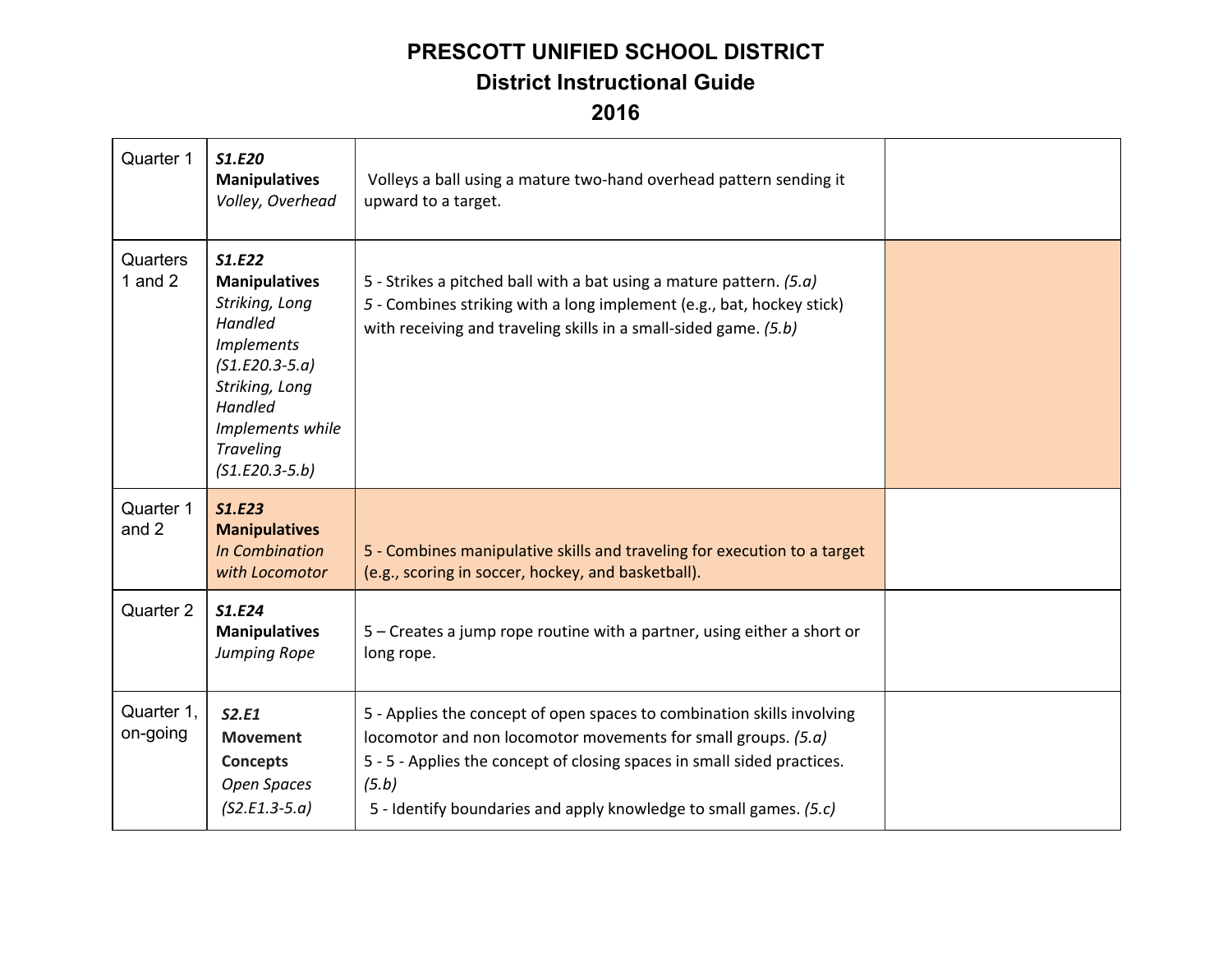## **PRESCOTT UNIFIED SCHOOL DISTRICT**

#### **District Instructional Guide**

|           | <b>Closing Spaces</b><br>$(S2.E1.3-5.b)$<br><b>Boundaries</b><br>$(S2.E1.3-5.c)$                                                                                                          |                                                                                                                                                                                                                                                                                                                                                                                                |  |
|-----------|-------------------------------------------------------------------------------------------------------------------------------------------------------------------------------------------|------------------------------------------------------------------------------------------------------------------------------------------------------------------------------------------------------------------------------------------------------------------------------------------------------------------------------------------------------------------------------------------------|--|
| Quarter 2 | S2.E3<br><b>Movement</b><br><b>Concepts</b><br><b>Game Situations</b><br>$(S2.E3.3-5.a)$<br>Direction and<br>Force<br>$(S2.E3.3-5.b)$<br>Modified<br><b>Situations</b><br>$(S2.E3.3-5.c)$ | 5 - Applies movement concepts to strategy in game situations. (5.a)<br>5 - Applies the concept of direction and force to strike an object with<br>a long handled implement. (5.b)<br>5 - Analyze movement situations and applies movement concepts<br>(e.g., force, direction, speed, pathways, extensions) in small sided<br>practice tasks in game environments, dance and gymnastics (5.c). |  |
| Quarter 2 | <b>S2.E4</b><br><b>Movement</b><br><b>Concepts</b><br><b>Alignment and</b><br><b>Muscular</b><br><b>Tension</b><br>$(S2.E4.3-5.a)$<br><b>Movement</b><br>$(S2.E4.3-5.b)$                  | 5 - Applies skills of alignment in all forms of movement. $(5.a)$<br>5 - Employs the concept of muscular tension with balance in all<br>forms of movement. (5.b)                                                                                                                                                                                                                               |  |
| Quarter 2 | <b>S2.E5</b><br><b>Movement</b>                                                                                                                                                           |                                                                                                                                                                                                                                                                                                                                                                                                |  |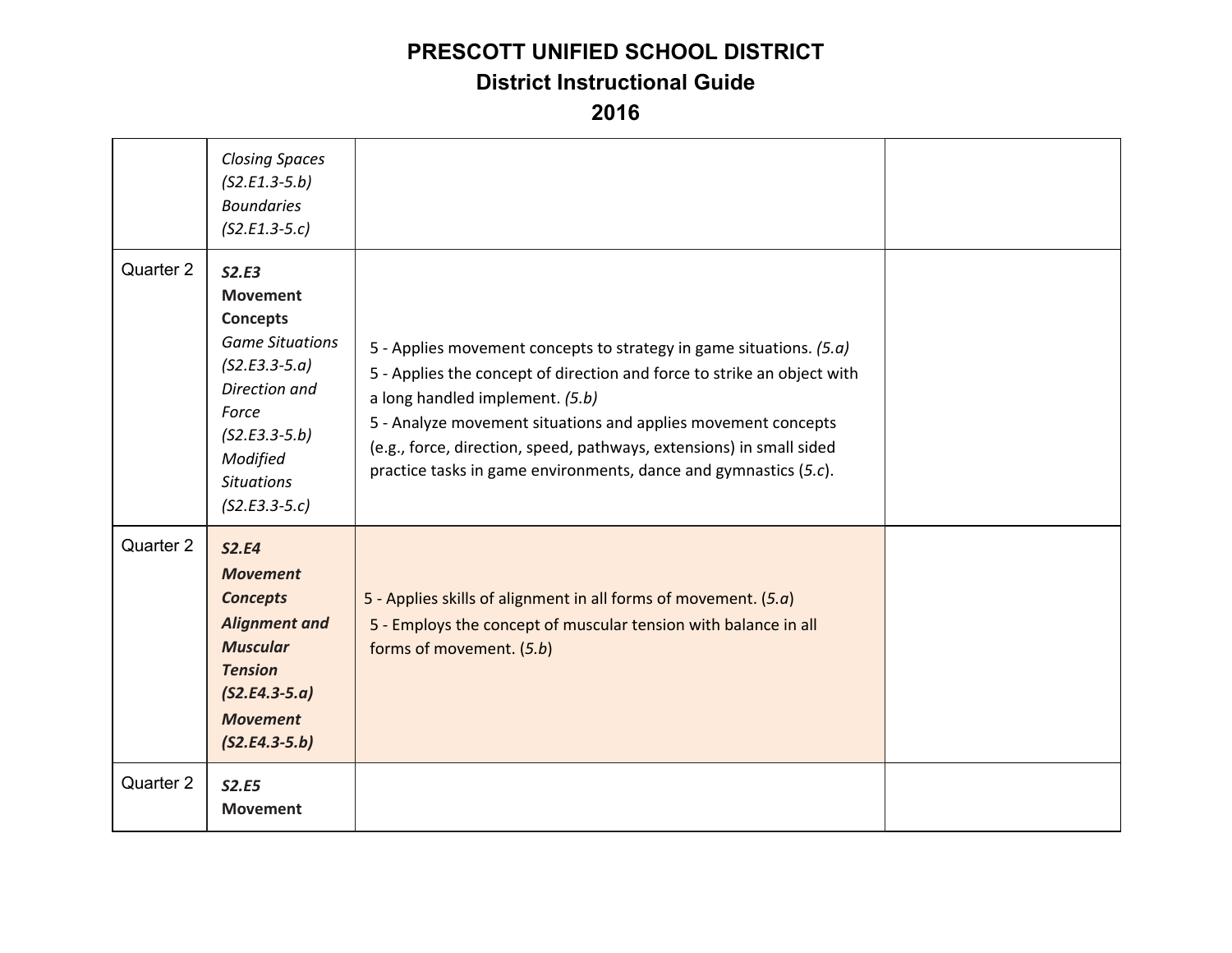|                       | <b>Concepts</b><br><b>Invasion</b><br>Strategies/Tactic<br>$s$ (S2.E5.3-5.a)<br>Net/Wall<br>Strategies/Tactic<br>$s$ (S2.E5.3-5.b)<br>Game and Sport<br><b>Situations</b><br>$(S2.E5.3-5.c)$ | 5 - Applies basic offensive and defensive strategies and tactics in<br>invasion small-sided practice tasks.(5.a)<br>5 - Applies basic offensive and defensive strategies and tactics in<br>net/wall small-sided practice tasks. (5.b)<br>5 - Recognizes the type of throw, volley or striking action needed for<br>different games and sports situations. (5.c) |  |
|-----------------------|----------------------------------------------------------------------------------------------------------------------------------------------------------------------------------------------|-----------------------------------------------------------------------------------------------------------------------------------------------------------------------------------------------------------------------------------------------------------------------------------------------------------------------------------------------------------------|--|
| Quarter 2             | <b>S3.E1</b><br><b>Physical Activity</b><br>Knowledge                                                                                                                                        | 5 - Charts and analyzes physical activity outside physical education<br>class for fitness benefits of activities.                                                                                                                                                                                                                                               |  |
| Daily                 | S3.E2<br><b>Engages in</b><br><b>Physical Activity</b>                                                                                                                                       | 5 - Actively engages in all the activities of physical education.                                                                                                                                                                                                                                                                                               |  |
| Quarters<br>1 and $2$ | <b>S3.E4</b><br><b>Fitness</b><br>Knowledge<br><b>Health Related</b><br><b>Fitness</b><br>$($ S3.E4.3-5.a $)$                                                                                | 5 - List, define, and demonstrates the five components of health<br>related fitness. (5.a)<br>5 - Identifies the need for warm-up & cool-down relative to various<br>physical activities. (5.b)<br>5 - Identify and apply FITT to a fitness plan (frequency, intensity,                                                                                         |  |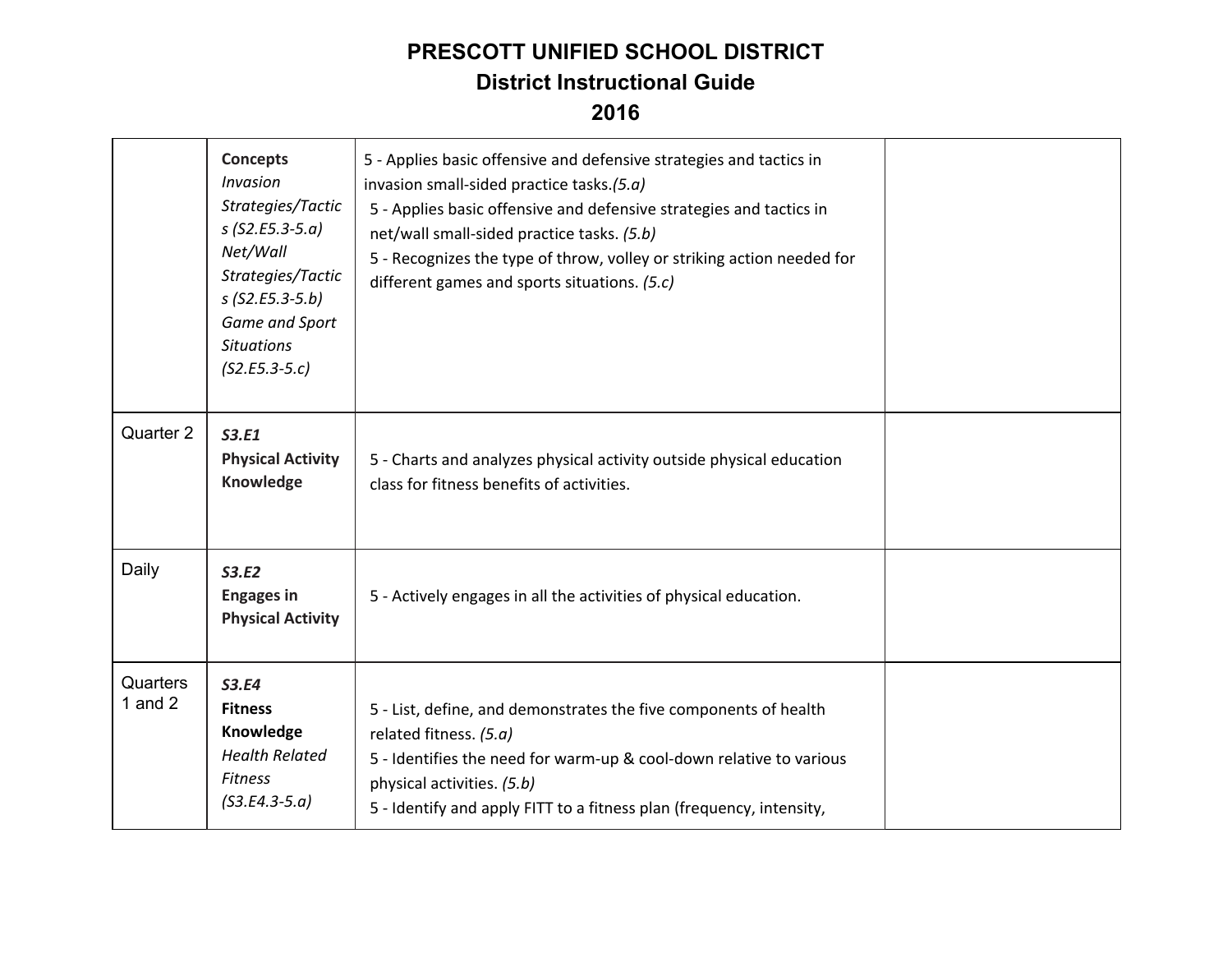|           | Warm-Up/Cool<br>Down<br>$($ S3.E4.3-5.b $)$<br><b>FITT Principle</b><br>$(S3.E4.3-5.c)$<br>Muscle<br>Identification<br>$(S3.E4.3-5.d)$<br>Muscular/Skeleta<br>I Movement<br>$(S3.E4.3-5.e)$                                                             | time, type). $(5.c)$<br>5 - Identify major muscles. (5.d)<br>5 - Experience how the muscular and skeletal systems work together<br>to allow movement.<br>(5.e)                                                                                                                                                                                                                                                                                     |  |
|-----------|---------------------------------------------------------------------------------------------------------------------------------------------------------------------------------------------------------------------------------------------------------|----------------------------------------------------------------------------------------------------------------------------------------------------------------------------------------------------------------------------------------------------------------------------------------------------------------------------------------------------------------------------------------------------------------------------------------------------|--|
| Quarter 2 | <b>S3.E6</b><br><b>Assessment and</b><br>Program<br><b>Planning</b><br><b>Analyzes Fitness</b><br>Assessment/Com<br>ponents<br>$($ S3.E6.3-5.a $)$<br><b>Fitness</b><br>Assessment<br>$($ S3.E6.3-5.b)<br><b>FITT Strategies</b><br>$($ S3.E6.3-5.c $)$ | 5 - Analyzes results of fitness assessment (pre- & post-), comparing<br>results to fitness components for good health. (5.a)<br>5 - Perform a nationally recognized, criterion references, health<br>related fitness assessment that includes muscular strength, muscular<br>endurance, flexibility, cardiovascular endurance, body composition.<br>(5.b)<br>5 - Identify strategies for progress in fitness areas using FITT<br>strategies. (5.c) |  |
| Quarter 1 | <b>S4. E6</b><br><b>Safety</b>                                                                                                                                                                                                                          | Apply sun safety practices. (5a)                                                                                                                                                                                                                                                                                                                                                                                                                   |  |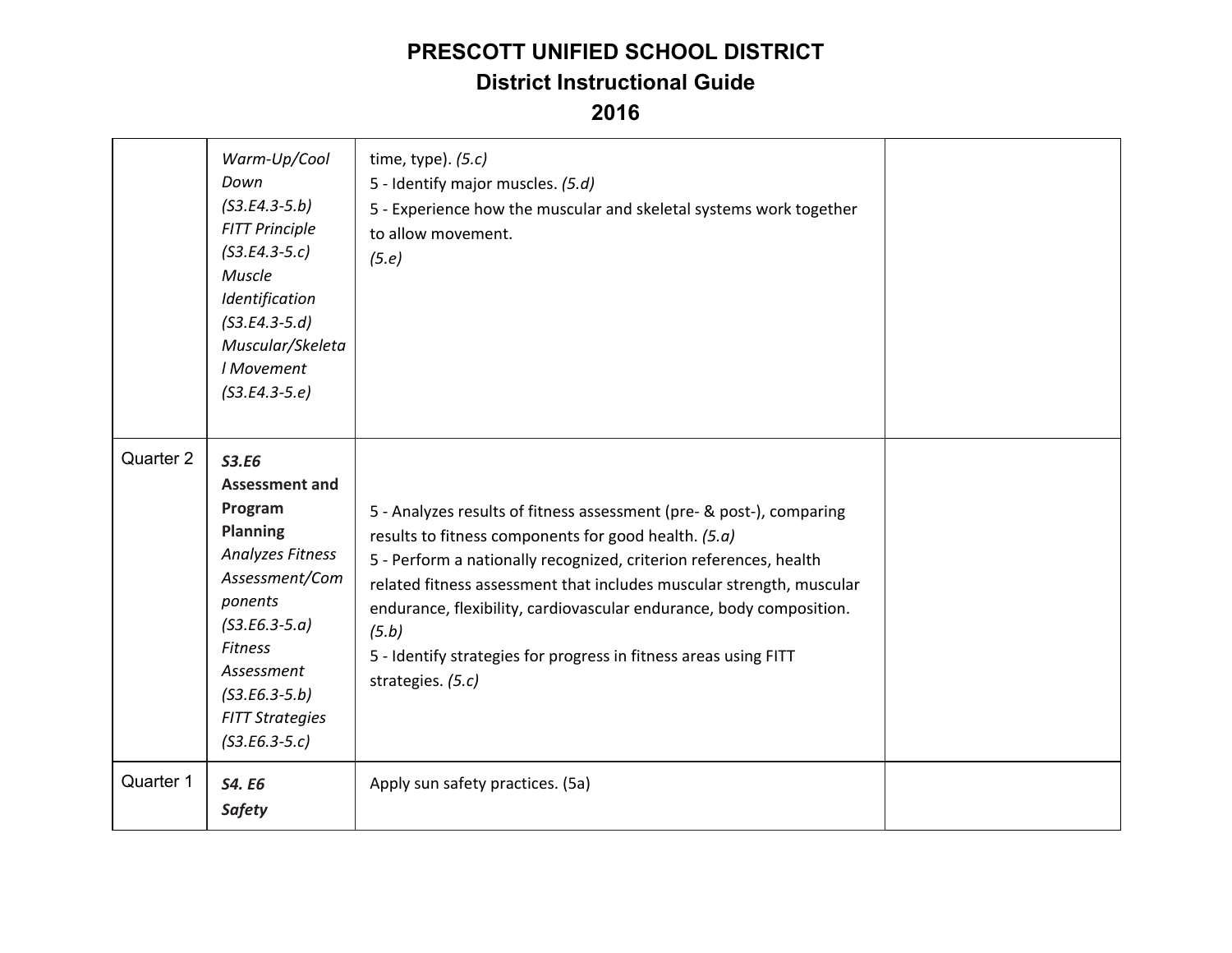|           | <b>Sun Safety</b>                                                                                                       |                                                                                                                                                                                                                                                                              |  |
|-----------|-------------------------------------------------------------------------------------------------------------------------|------------------------------------------------------------------------------------------------------------------------------------------------------------------------------------------------------------------------------------------------------------------------------|--|
| Quarter 2 | S5.E1<br><b>Health</b><br><b>S5. E2</b><br>Challenge<br><b>S5. E3</b><br><b>Self</b><br><b>Expression/Enjo</b><br>yment | 5 - Compares the health benefits of participation in selected physical<br>activities.<br>5 - Analyzes the personal benefits to participating in an activity that is<br>challenging.<br>5 - Analyzes the personal benefits to participating in activity that is<br>enjoyable. |  |
| Quarter 1 | S5. E4<br>Social Interaction                                                                                            | 5 - Analyzes the positive impact of verbal and non-verbal<br>encouragement in physical activity.                                                                                                                                                                             |  |
| Quarter 2 | <b>S6.C2</b><br>PO <sub>4</sub><br><b>Technology</b><br>operations and<br>concepts                                      | 5- Perform searches of existing databases.                                                                                                                                                                                                                                   |  |
| Quarter 2 | 5.RI.9<br><b>Informational</b><br>text                                                                                  | 5-Integrate information from several texts on the same topic in order<br>to write or speak about the subject knowledgeably.                                                                                                                                                  |  |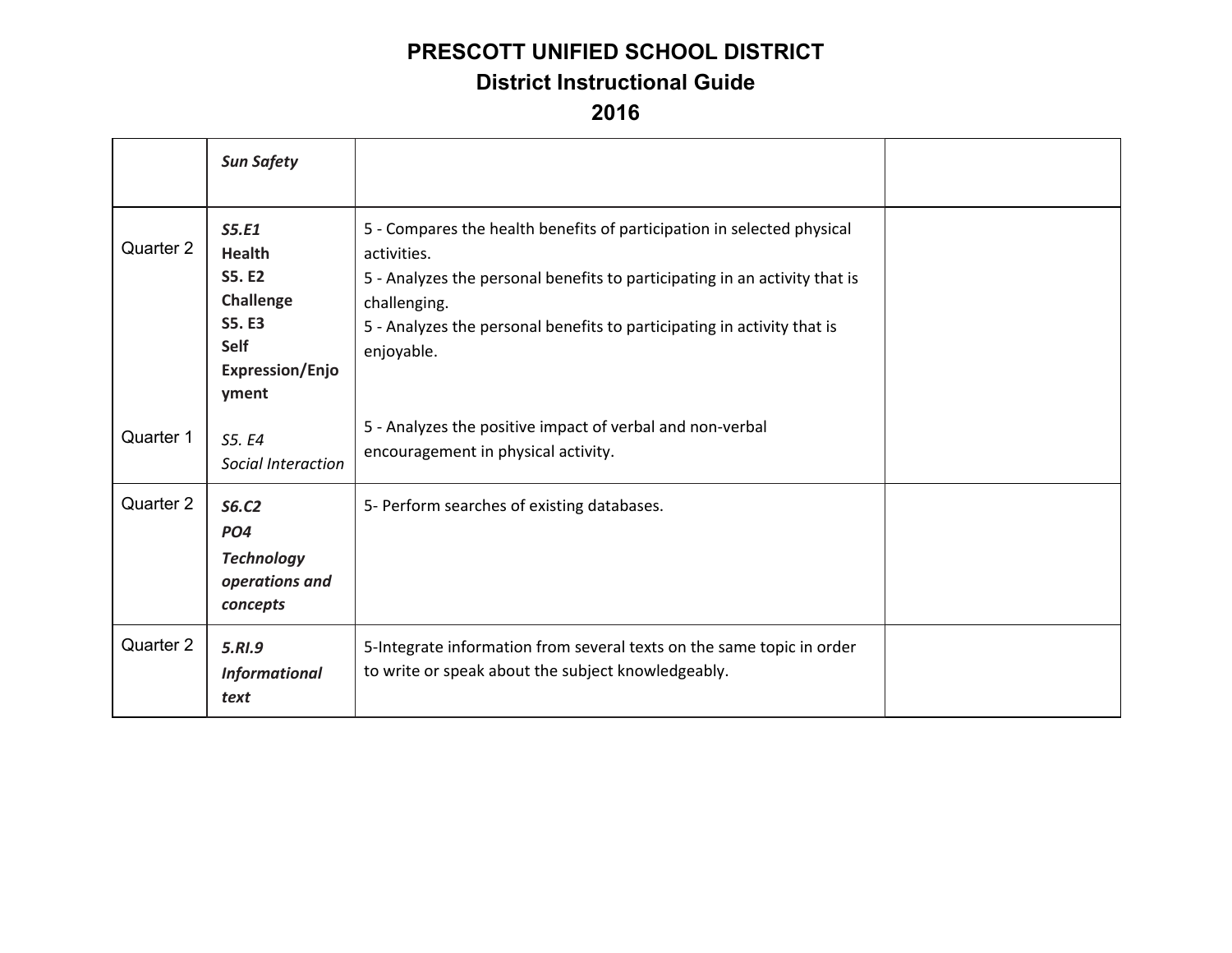| Grade Level: 5th | Subject: Physical Education   Time: Quarters 3 and 4 |  | <b>Core Text:</b> |
|------------------|------------------------------------------------------|--|-------------------|
|------------------|------------------------------------------------------|--|-------------------|

| <b>Time</b>        | Unit/Topic                                                                                              | <b>Standards</b>                                                                                                                                                                                                                                                                                             | <b>Assessments</b> |
|--------------------|---------------------------------------------------------------------------------------------------------|--------------------------------------------------------------------------------------------------------------------------------------------------------------------------------------------------------------------------------------------------------------------------------------------------------------|--------------------|
| Week 1,<br>Ongoing | S4. E5<br>Safety<br>S4. E4                                                                              | Applies safety principles with age appropriate physical activities.<br>Assesses adherence to rules, etiquette, and fair play of various<br>games and activities.                                                                                                                                             |                    |
| Quarter 3          | S1. E1<br>Locomotor                                                                                     | Combines locomotor and manipulative skills in a variety of small-sided<br>practice tasks in game environments. (5.b)<br>Combines traveling with manipulative skills for execution to a target.<br>(5.c)                                                                                                      |                    |
| Quarter 3<br>and 4 | S1. E2<br>Locomotor<br>Running                                                                          | Applies appropriate pacing for a variety of running distances.                                                                                                                                                                                                                                               |                    |
| Quarter 3          | S1.E4<br>Locomotor<br><b>Cultural Dance</b><br>$(S1.E4.3-5.a)$<br><b>Group Dance</b><br>$(S1.E4.3-5.c)$ | 5 - Combines locomotor skills in cultural as well as creative dances (self<br>and group) with correct rhythm and pattern. (5.a)<br>5 - Combines locomotor skills and movement concepts (levels, shapes,<br>extensions, pathways, force, and time, flow) to create and perform a<br>dance with a group. (5.c) |                    |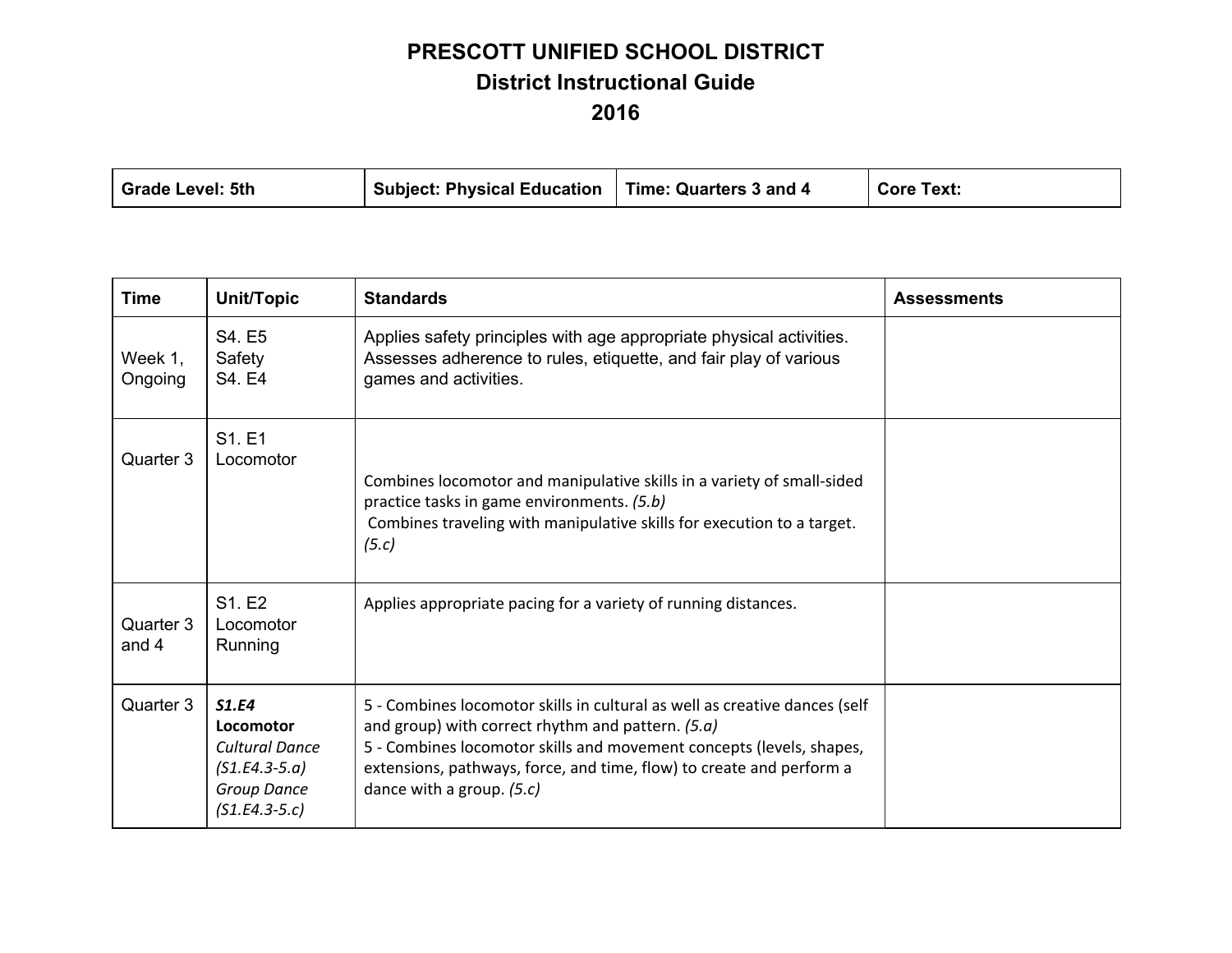| Quarter 3               | S1. E7<br>Stability/Weight<br>Transfer                                           | Transfers weight from feet to hands varying speed and using large<br>extensions. (e.g., mule kick, handstand, cartwheel)                                                                        |  |
|-------------------------|----------------------------------------------------------------------------------|-------------------------------------------------------------------------------------------------------------------------------------------------------------------------------------------------|--|
| Quarters<br>$3$ and $4$ | S1. E8<br>Stability, curling,<br>stretching,<br>twisting and<br>bending          | Performs curling, twisting & stretching actions with correct<br>application in small modified games in games environment.                                                                       |  |
| Quarter 3               | 1. E9<br>Non-Loco-motor<br><b>Combinations</b>                                   | 5 - Combines locomotor skills and movement concepts (levels, shapes,<br>extensions, pathways, force, time, flow) to create and perform a dance<br>with a group.                                 |  |
| Quarters<br>$3$ and $4$ | S1. E10<br>Manipulatives:<br>underhand<br>throw,<br>underhand throw<br>at target | Throws underhand using a mature pattern in non-dynamic<br>environments with different sizes and types of objects.<br>Throws underhand to a large target with accuracy.                          |  |
| Quarters<br>$3$ and $4$ | S1. E11<br>Manipulatives:<br>overhand throw,<br>overhand throw<br>at target      | Throws overhand using a mature pattern in non-dynamic environments<br>(closed skills), with different sizes and types of objects. (5.a)<br>Throws overhand to large target with accuracy. (5.b) |  |
| Quarters<br>$3$ and $4$ | <b>S1. E12</b><br><b>Manipulatives</b><br>Passing with<br>Hands                  | Throws with accuracy, both partners moving. (5.a)<br>Throws with reasonable accuracy in dynamic, small modified games.<br>(5.b)                                                                 |  |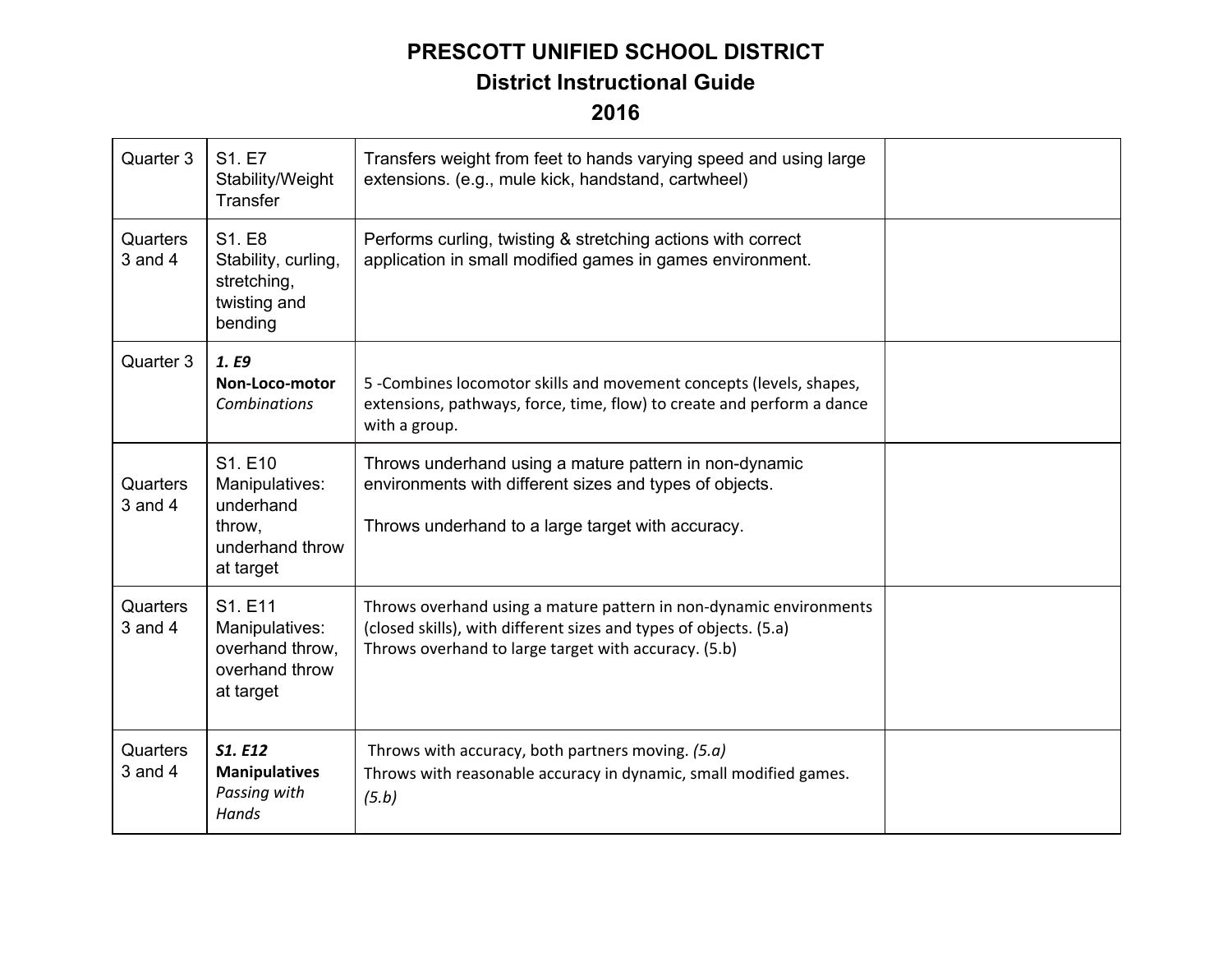#### **PRESCOTT UNIFIED SCHOOL DISTRICT**

#### **District Instructional Guide**

|                         | $(S1.E12.3-5.a)$<br>Passing with<br><b>Hands Small</b><br>Game<br>$(S1.E12.3-5.b)$                                                                                          |                                                                                                                                                                                                                                                                                                         |  |
|-------------------------|-----------------------------------------------------------------------------------------------------------------------------------------------------------------------------|---------------------------------------------------------------------------------------------------------------------------------------------------------------------------------------------------------------------------------------------------------------------------------------------------------|--|
| Quarter 3               | <b>S1. E13</b><br><b>Manipulatives</b><br>Catching<br>$(51.E13.3-5.a)$<br>Catching while<br>Moving<br>$(S1.E13.3-5.b)$<br><b>Catching Small</b><br>Game<br>$(S1.E13.3-5.c)$ | Catches a batted ball above the head, at chest or waist level, and along<br>the ground using a mature pattern in a non-dynamic environment<br>(closed skills). (5.a)<br>5 - Catches with accuracy, both partners moving. (5.b)<br>Catches with reasonable accuracy in dynamic, small-sided games. (5.c) |  |
| Quarters<br>$3$ and $4$ | S1. E14<br><b>Manipulatives</b><br>Dribbling/Ball<br>Control with<br>Hands<br>$(S1.E.14.3-5a)$<br>Dribbling with an<br><b>Implement</b><br>$(S1.E.14.3-5b)$                 | Combines hand dribbling with other skills during 1v1 practice tasks.<br>(5.a)<br>Dribbling with an implement while showing change of direction, speed<br>and control. (5.b)                                                                                                                             |  |
| Quarters<br>$3$ and $4$ | S1. E17<br><b>Manipulatives</b><br>Dribbling in                                                                                                                             |                                                                                                                                                                                                                                                                                                         |  |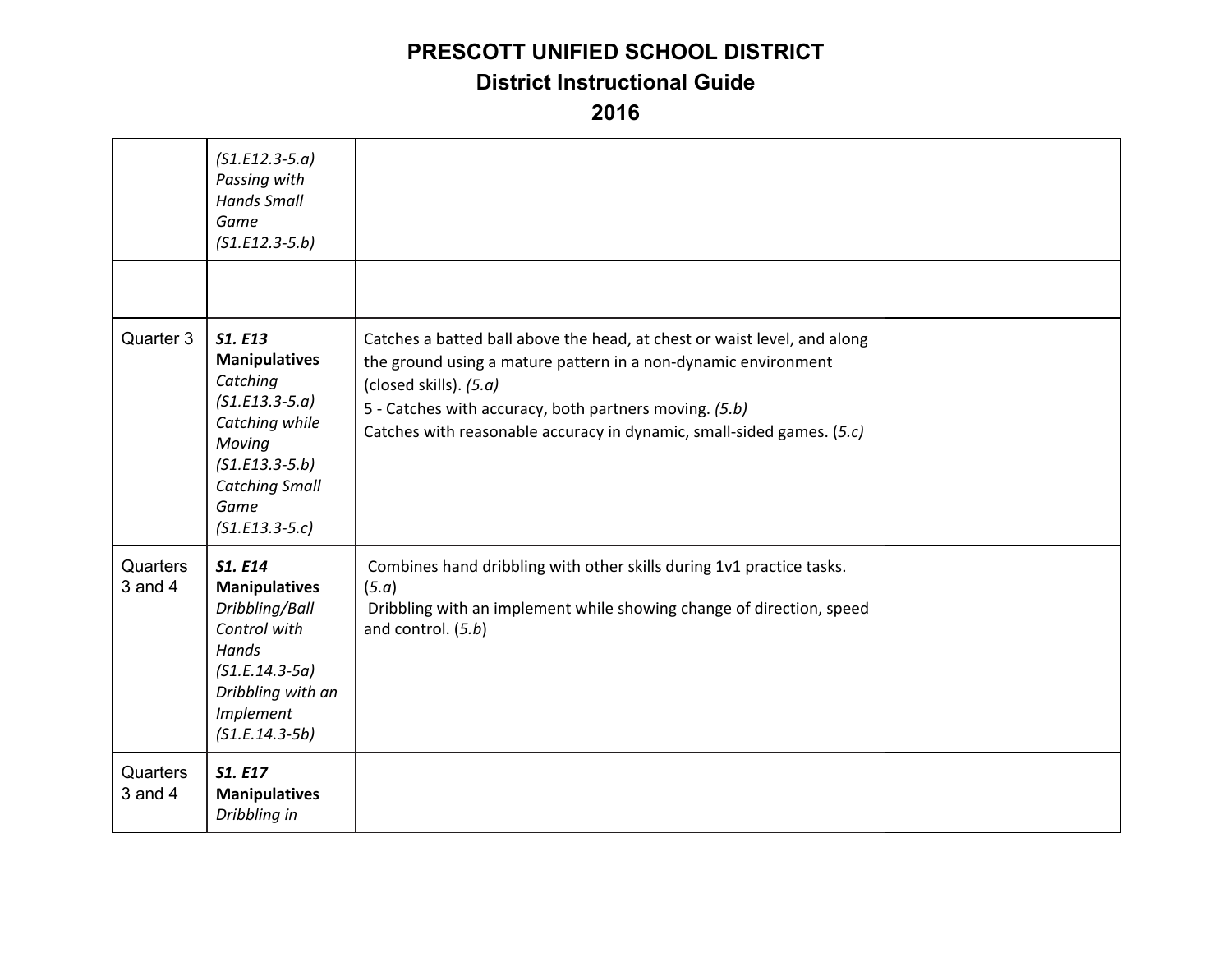|                         | Combination                                                                                                                                                                                   | Dribbles with hands or feet with mature patterns in a variety of<br>small-sided games.                                                                                                                             |  |
|-------------------------|-----------------------------------------------------------------------------------------------------------------------------------------------------------------------------------------------|--------------------------------------------------------------------------------------------------------------------------------------------------------------------------------------------------------------------|--|
| Quarter 3               | <b>S1. E18</b><br><b>Manipulatives</b><br><b>Kicking</b>                                                                                                                                      | Demonstrates mature patterns in kicking and punting in small-sided<br>practice task environments.                                                                                                                  |  |
| Quarter 4               | S1.E20<br><b>Manipulatives</b><br>Volley, Overhead                                                                                                                                            | Volleys a ball using a mature two-hand overhead pattern sending it<br>upward to a target.                                                                                                                          |  |
| Quarters<br>$3$ and $4$ | S1.E22<br><b>Manipulatives</b><br>Striking, Long<br>Handled<br><b>Implements</b><br>$(S1.E20.3-5.a)$<br>Striking, Long<br>Handled<br>Implements while<br><b>Traveling</b><br>$(S1.E20.3-5.b)$ | 5 - Strikes a pitched ball with a bat using a mature pattern. $(5.a)$<br>5 - Combines striking with a long implement (e.g., bat, hockey stick)<br>with receiving and traveling skills in a small-sided game. (5.b) |  |
| Quarter 3<br>and 4      | <b>S1.E23</b><br><b>Manipulatives</b><br><b>In Combination</b><br>with Locomotor                                                                                                              | 5 - Combines manipulative skills and traveling for execution to a target<br>(e.g., scoring in soccer, hockey, and basketball).                                                                                     |  |
| Quarter 4               | S1.E24<br><b>Manipulatives</b><br>Jumping Rope                                                                                                                                                | 5 – Creates a jump rope routine with a partner, using either a short or<br>long rope.                                                                                                                              |  |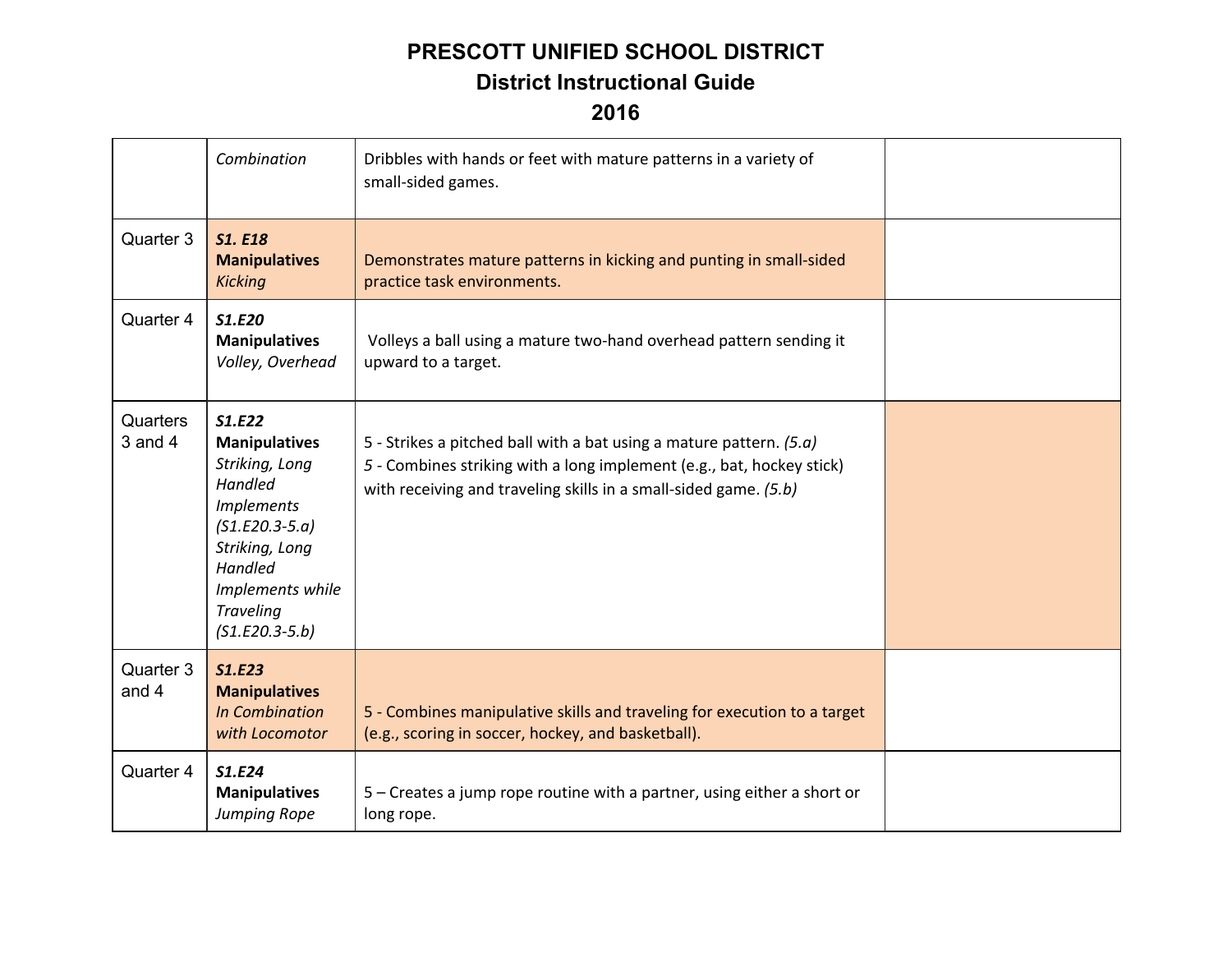| Quarter 3,<br>on-going | S2.E1<br><b>Movement</b><br>Concepts<br>Open Spaces<br>$(S2.E1.3-5.a)$<br><b>Closing Spaces</b><br>$(S2.E1.3-5.b)$<br><b>Boundaries</b><br>$(S2.E1.3-5.c)$                                | 5 - Applies the concept of open spaces to combination skills involving<br>locomotor and non locomotor movements for small groups. (5.a)<br>5 - 5 - Applies the concept of closing spaces in small sided practices.<br>(5.b)<br>5 - Identify boundaries and apply knowledge to small games. (5.c)                                                                                               |  |
|------------------------|-------------------------------------------------------------------------------------------------------------------------------------------------------------------------------------------|------------------------------------------------------------------------------------------------------------------------------------------------------------------------------------------------------------------------------------------------------------------------------------------------------------------------------------------------------------------------------------------------|--|
| Quarter 4              | S2.E3<br><b>Movement</b><br><b>Concepts</b><br><b>Game Situations</b><br>$(S2.E3.3-5.a)$<br>Direction and<br>Force<br>$(S2.E3.3-5.b)$<br>Modified<br><b>Situations</b><br>$(S2.E3.3-5.c)$ | 5 - Applies movement concepts to strategy in game situations. (5.a)<br>5 - Applies the concept of direction and force to strike an object with<br>a long handled implement. (5.b)<br>5 - Analyze movement situations and applies movement concepts<br>(e.g., force, direction, speed, pathways, extensions) in small sided<br>practice tasks in game environments, dance and gymnastics (5.c). |  |
| Quarter 4              | <b>S2.E4</b><br><b>Movement</b><br><b>Concepts</b><br><b>Alignment and</b><br><b>Muscular</b>                                                                                             | 5 - Applies skills of alignment in all forms of movement. $(5.a)$<br>5 - Employs the concept of muscular tension with balance in all<br>forms of movement. (5.b)                                                                                                                                                                                                                               |  |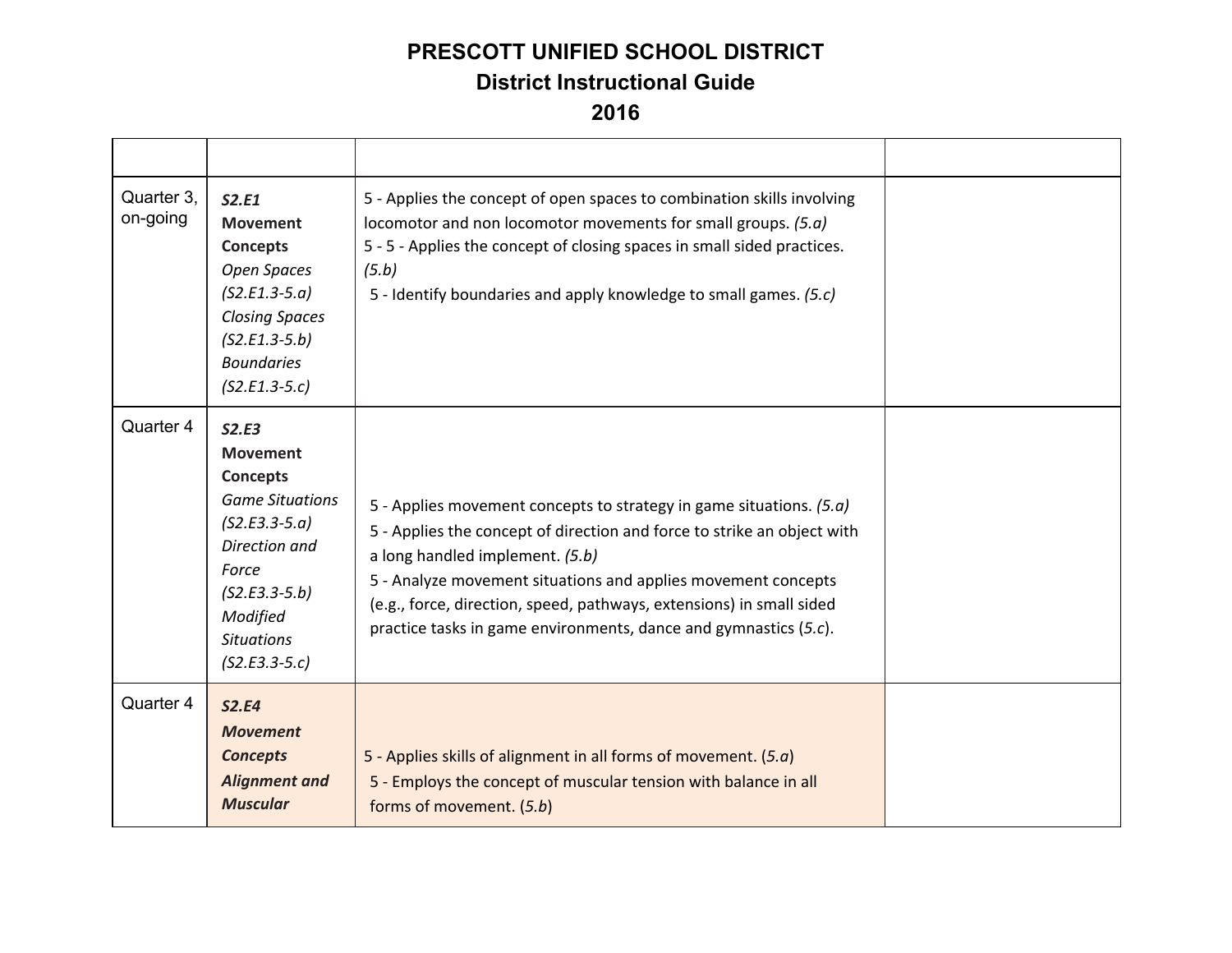### **PRESCOTT UNIFIED SCHOOL DISTRICT**

#### **District Instructional Guide**

|           | <b>Tension</b><br>$(S2.E4.3-5.a)$<br><b>Movement</b><br>$(S2.E4.3-5.b)$                                                                                                                                                  |                                                                                                                                                                                                                                                                                                                                                                 |  |
|-----------|--------------------------------------------------------------------------------------------------------------------------------------------------------------------------------------------------------------------------|-----------------------------------------------------------------------------------------------------------------------------------------------------------------------------------------------------------------------------------------------------------------------------------------------------------------------------------------------------------------|--|
| Quarter 4 | <b>S2.E5</b><br><b>Movement</b><br><b>Concepts</b><br>Invasion<br>Strategies/Tactic<br>$s$ (S2.E5.3-5.a)<br>Net/Wall<br>Strategies/Tactic<br>$s$ (S2.E5.3-5.b)<br>Game and Sport<br><b>Situations</b><br>$(S2.E5.3-5.c)$ | 5 - Applies basic offensive and defensive strategies and tactics in<br>invasion small-sided practice tasks.(5.a)<br>5 - Applies basic offensive and defensive strategies and tactics in<br>net/wall small-sided practice tasks. (5.b)<br>5 - Recognizes the type of throw, volley or striking action needed for<br>different games and sports situations. (5.c) |  |
| Quarter 4 | S3.E1<br><b>Physical Activity</b><br>Knowledge                                                                                                                                                                           | 5 - Charts and analyzes physical activity outside physical education<br>class for fitness benefits of activities.                                                                                                                                                                                                                                               |  |
| Daily     | <b>S3.E2</b><br><b>Engages in</b><br><b>Physical Activity</b>                                                                                                                                                            | 5 - Actively engages in all the activities of physical education.                                                                                                                                                                                                                                                                                               |  |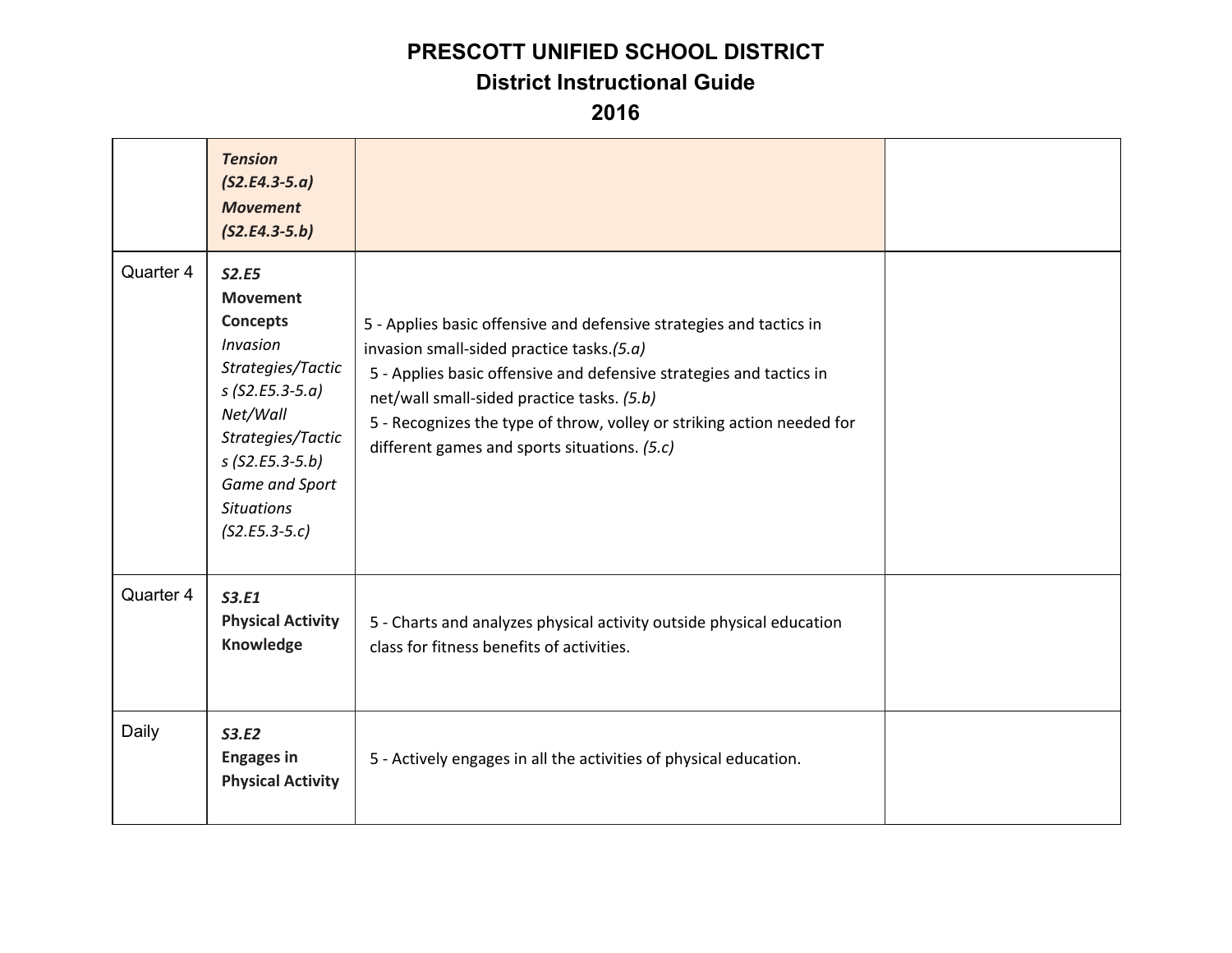| Quarters<br>$3$ and $4$ | <b>S3.E4</b><br><b>Fitness</b><br>Knowledge<br><b>Health Related</b><br><b>Fitness</b><br>$($ S3.E4.3-5.a $)$<br>Warm-Up/Cool<br>Down<br>$($ S3.E4.3-5.b)<br><b>FITT Principle</b><br>$(S3.E4.3-5.c)$<br>Muscle<br>Identification<br>$(S3.E4.3-5.d)$<br>Muscular/Skeleta<br>I Movement<br>$($ S3.E4.3-5.e $)$ | 5 - List, define, and demonstrates the five components of health<br>related fitness. (5.a)<br>5 - Identifies the need for warm-up & cool-down relative to various<br>physical activities. (5.b)<br>5 - Identify and apply FITT to a fitness plan (frequency, intensity,<br>time, type). $(5.c)$<br>5 - Identify major muscles. (5.d)<br>5 - Experience how the muscular and skeletal systems work together<br>to allow movement.<br>(5.e) |  |
|-------------------------|---------------------------------------------------------------------------------------------------------------------------------------------------------------------------------------------------------------------------------------------------------------------------------------------------------------|-------------------------------------------------------------------------------------------------------------------------------------------------------------------------------------------------------------------------------------------------------------------------------------------------------------------------------------------------------------------------------------------------------------------------------------------|--|
| Quarter 4               | <b>S3.E6</b><br><b>Assessment and</b><br>Program<br><b>Planning</b><br><b>Analyzes Fitness</b><br>Assessment/Com<br>ponents<br>$($ S3.E6.3-5.a $)$<br><b>Fitness</b><br>Assessment                                                                                                                            | 5 - Analyzes results of fitness assessment (pre- & post-), comparing<br>results to fitness components for good health. (5.a)<br>5 - Perform a nationally recognized, criterion references, health<br>related fitness assessment that includes muscular strength, muscular<br>endurance, flexibility, cardiovascular endurance, body composition.<br>(5.b)<br>5 - Identify strategies for progress in fitness areas using FITT             |  |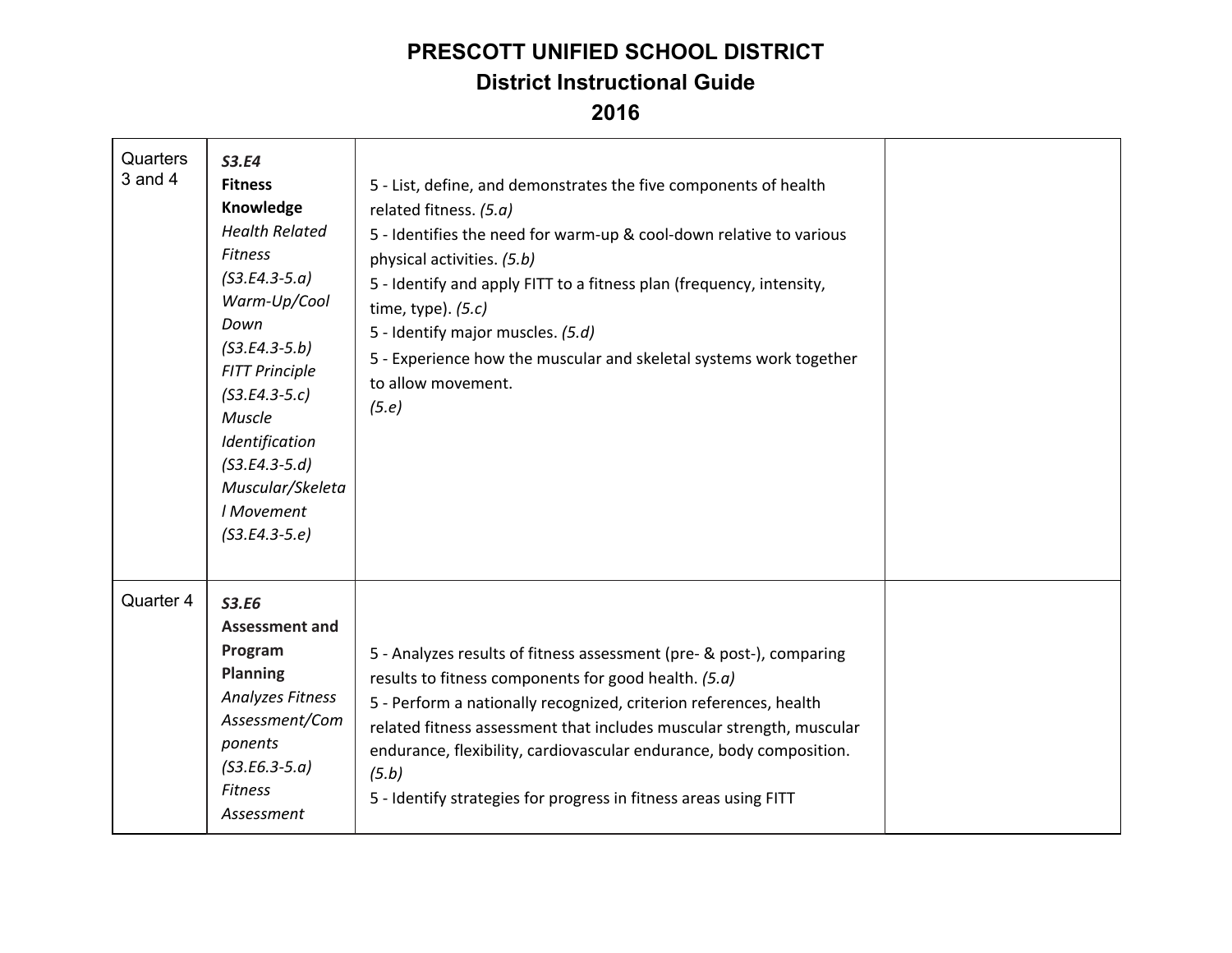|           | $(S3.E6.3-5.b)$<br><b>FITT Strategies</b><br>$(S3.E6.3-5.c)$                                                            | strategies. (5.c)                                                                                                                                                                                                                                                            |  |
|-----------|-------------------------------------------------------------------------------------------------------------------------|------------------------------------------------------------------------------------------------------------------------------------------------------------------------------------------------------------------------------------------------------------------------------|--|
| Quarter 3 | S4. E6<br><b>Safety</b><br><b>Sun Safety</b>                                                                            | Apply sun safety practices. (5a)                                                                                                                                                                                                                                             |  |
| Quarter 4 | S5.E1<br><b>Health</b><br><b>S5. E2</b><br>Challenge<br><b>S5. E3</b><br><b>Self</b><br><b>Expression/Enjo</b><br>yment | 5 - Compares the health benefits of participation in selected physical<br>activities.<br>5 - Analyzes the personal benefits to participating in an activity that is<br>challenging.<br>5 - Analyzes the personal benefits to participating in activity that is<br>enjoyable. |  |
| Quarter 3 | S5. E4<br>Social Interaction                                                                                            | 5 - Analyzes the positive impact of verbal and non-verbal<br>encouragement in physical activity.                                                                                                                                                                             |  |
| Quarter 4 | <b>S6.C2</b><br>PO <sub>4</sub><br><b>Technology</b><br>operations and<br>concepts                                      | 5- Perform searches of existing databases.                                                                                                                                                                                                                                   |  |
| Quarter 4 | 5.RI.9<br><b>Informational</b>                                                                                          | 5-Integrate information from several texts on the same topic in order<br>to write or speak about the subject knowledgeably.                                                                                                                                                  |  |